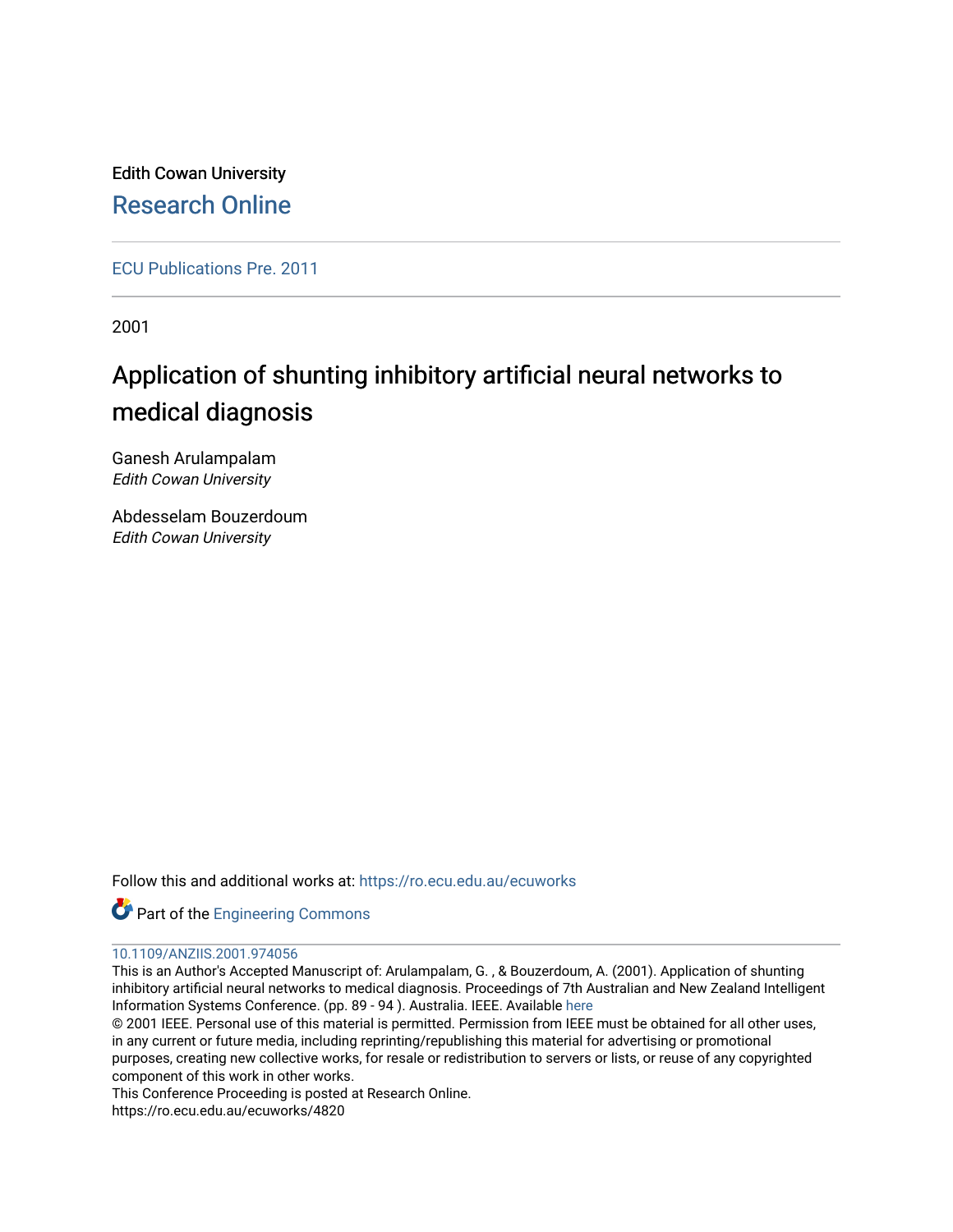# **Application of Shunting Inhibitory Artificial Neural Networks to Medical Diagnosis**

G Arulampalam and A Bouzerdoum Edith Cowan University 100 Joondalup Drive Joondalup, WA 6027 Australia

**g.arulampalam@ecu.edu.au** I **a.bouzerdoum@ecu.edu.au** 

Shunting Inhibitory Artificial Neural Networks (SIANNs) are biologically inspired networks in which the neurons interact among each other via a nonlinear mechanism called *shunting inhibition.* Since they are high-order networks, SIANNs are capable of producing complex, nonlinear decision boundaries. In this article, feedforward SIANNs are applied to several medical diagnosis problems and the results are compared with those obtained using *multilayer perceptruns* (MLPs). First, the structure of feedforward SIANNs is presented. Then, these networks are applied to some standard medical classification problems, namely the Pima Indians diabetes and Wisconsin breast cancer classification problems. The SIANN performance compares favourably with that of **MLPs.** Moreover, some problems with the diabetes dataset are addressed and a reduction in the number of inputs is investigated.

#### **1 Introduction**

Shunting Inhibitory Artificial Neural Networks (SIANNs) are biologically inspired networks in which the synaptic interactions among neurons are mediated via a nonlinear mechanism called shunting inhibition, which equips neurons with a gain control mechanism that allows them to operate as adaptive nonlinear filters [1].

Shunting networks have been extensively applied in psychophysics, speech, perception, robotics, adaptive pattern recognition, vision and image processing. Shunting lateral inhibition plays an important role in vision [2, **31.** Cellular neural networks based on shunting inhibition have shown great promise as information processors in vision and image processing tasks [4], but they have not yet been used for classification and function approximation tasks. One of the main reasons for this is the lack of proper training algorithms. Thus far, applications have been limited since the designer has to choose the connection weights based on the task at hand. Another reason is that the operation of shunting inhibitory cellular neural networks is governed by a system of nonlinear differential equations, which must be solved in order to obtain the output of the network for a given input pattern.

The alternative shown here is to operate the shunting networks in a feedforward mode and use the steady-state solution, thereby avoiding the need to obtain a numerical solution for a set of differential equations [I]. This allows the network to operate in a static mode like *multilayer per-*

*ceptrons* (MLPs). The idea is to exploit the inherent nonlinearity of shunting inhibition to develop powerful, trainable networks, with nonlinear decision surfaces, for classification, nonlinear regression and pattern association.

In this paper, we consider applying **SIANNs** to medical diagnosis, a form of classification. The process essentially consists of making a diagnosis (classification) from some given symptoms or measurements (inputs) based on past experience. This is the same basic process as classification by a neural network trained using supervised learning. The paper analyses SIANNs and their performance when applied to some benchmark medical diagnosis problems, namely the Pima Indians diabetes and Wisconsin breast cancer datasets. Their performance is also compared to that of MLPs.

The next section describes the structure of the feedforward SIANN and the neuron model used. The third section presents the experiments performed using the SIANN classifier and the results analysed in section **4.** Finally, a discussion and conclusion are presented in sections 5 and 6.

# **2 Shunting Inhibitory Artificial Neural Network Classifier**

#### **2.1 Feedforward Network Structure**

In shunting inhibitory cellular neural networks (SICNNs), neighbouring neurons exert mutual inhibitory interactions of the shunting type. The activity of each neuron is described by a nonlinear differential equation: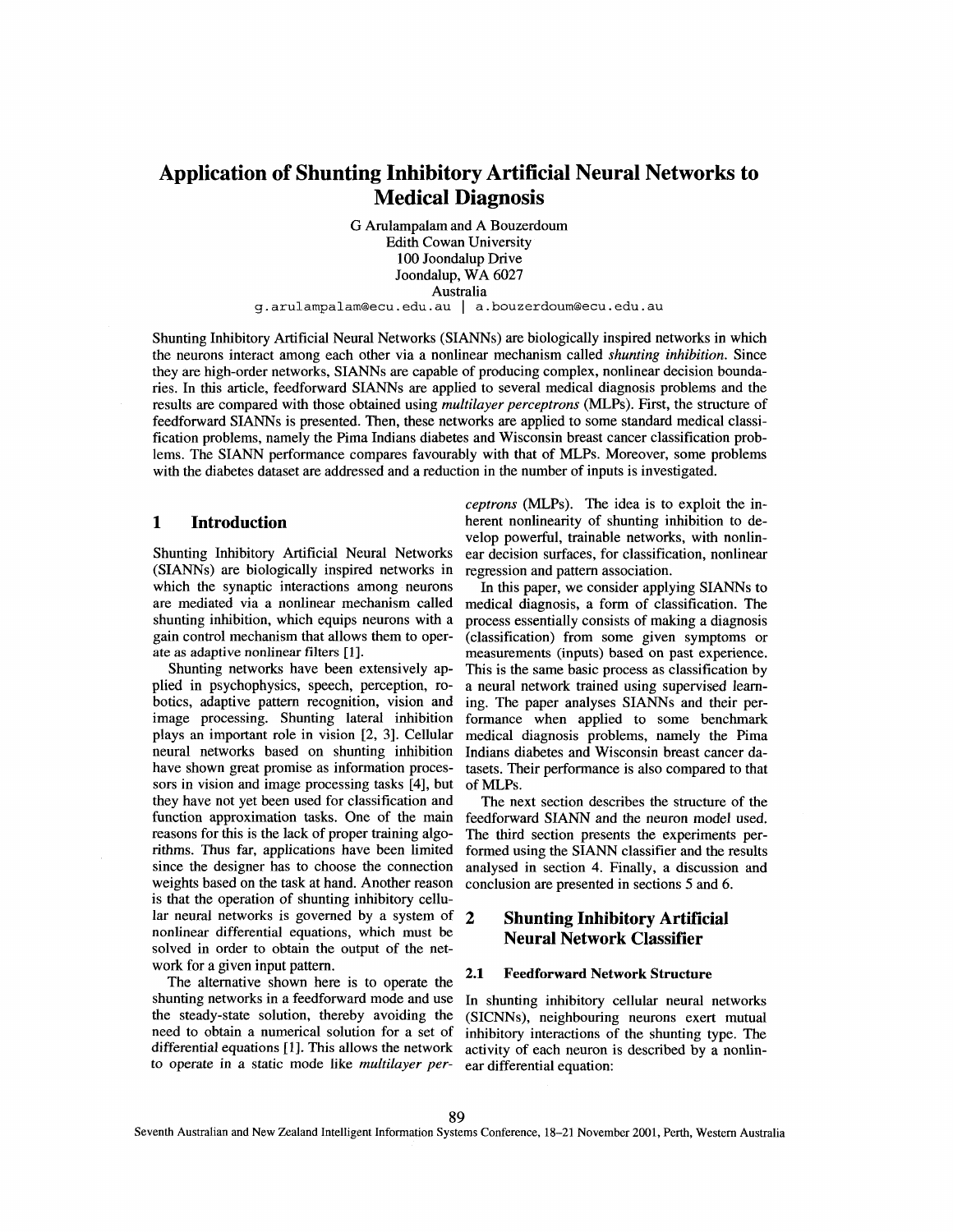$$
\frac{dx_j}{dt} = I_j - a_j x_j - f(\sum_i c_{ji} x_i) x_j + b_j \tag{1}
$$

where  $x_i$  represents the activity of the *j*th neuron;  $\overline{I}$ , is the external input to the *j*th neuron;  $\overline{a}$ , is the passive decay rate of the neuron (positive constant);  $c_n$  is the connection weight from the *i*th neuron to the *j*th neuron;  $b$ , represents the bias; and  $f$  is a non-decreasing activation function.

Equation (1) describes the activity of individual shunting neurons that are arranged in a cellular fashion, where each neuron receives a single external excitatory input and the weighted outputs of the neurons in a predefined neighbourhood are fed back, through the nonlinear activation function, as inhibitory inputs. This cellular form is a recurrent (or feedback) network. The stability of these networks has been investigated by Bouzerdoum and Pinter [2, 5], and they have been successfully applied to vision and image processing tasks [4,6].

The network being considered in this paper, on the other hand, is a feedforward shunting inhibitory network, where the feedback loops are removed and the inhibitory inputs are now the weighted *external inputs* (*I<sub>i</sub>*) of all the neurons. The shunting neurons are now arranged in a layer (or layers) instead of in a grid. The output layer consists of a layer of perceptrons. This network structure is called a *shunting inhibitory artificial neural network* **(SIANN).** 

Figure 1 shows a feedforward SIANN with a single layer of *m* shunting inhibitory neurons. The outputs of the shunting neurons are connected to *n* output neurons (perceptrons).



#### **2.2 Shunting Neuron Model**

The differential equation that describes the *j*th shunting neuron in feedforward network, as shown in Figure 1, is given by:

$$
\frac{dx_j}{dt} = I_j - a_j x_j - f(\sum_i c_{ji} I_i) x_j + b_j
$$
 (2)

In order to study the behaviour of this network in a static mode, the behaviour of the neuron is modelled by its steady-state solution. Using the steady-state solution rather than attempting to solve a set of differential equations simplifies the analysis of the network.

The steady-state solution of equation (2) is given by

$$
x_j = \frac{I_j + b_j}{a_j + f\left(\sum_i c_{ji} I_i\right)}\tag{3}
$$

This is shown diagrammatically in Figure 2.



We define the denominator in equation (3) as the shunting term for the *j*th neuron,  $s_i$ , given by

$$
s_j \equiv a_j + f\left(\sum_i c_{ji} I_i\right) \tag{4}
$$

The original definition given by equation (1) places constraints that the term  $a_i$  be a positive constant and that the activation function  $f$  be a positive non-decreasing function. These constraints are now relaxed, and replaced by the constraint that  $s_i$  has to be positive so as not to encounter a divide by zero error ie.  $s_i > 0$ .

The output of the kth output neuron is given by

$$
y_k = g(\sum_{j=1}^m w_{kj} x_j + b_{ok}) = g(v_k)
$$
 (5)

where g is the output layer activation function;  $w_{\mu}$ represents the connection weight from the jth shunting neuron to the *k*th output neuron;  $b_{\alpha k}$  is the bias of output neuron *k*; and  $v_k$  is the input to the kth output neuron.

**90** 

Seventh Australian and **New** Zealand Intelligent Information Systems Conference, **18-21** November 2001, Perth, Western Australia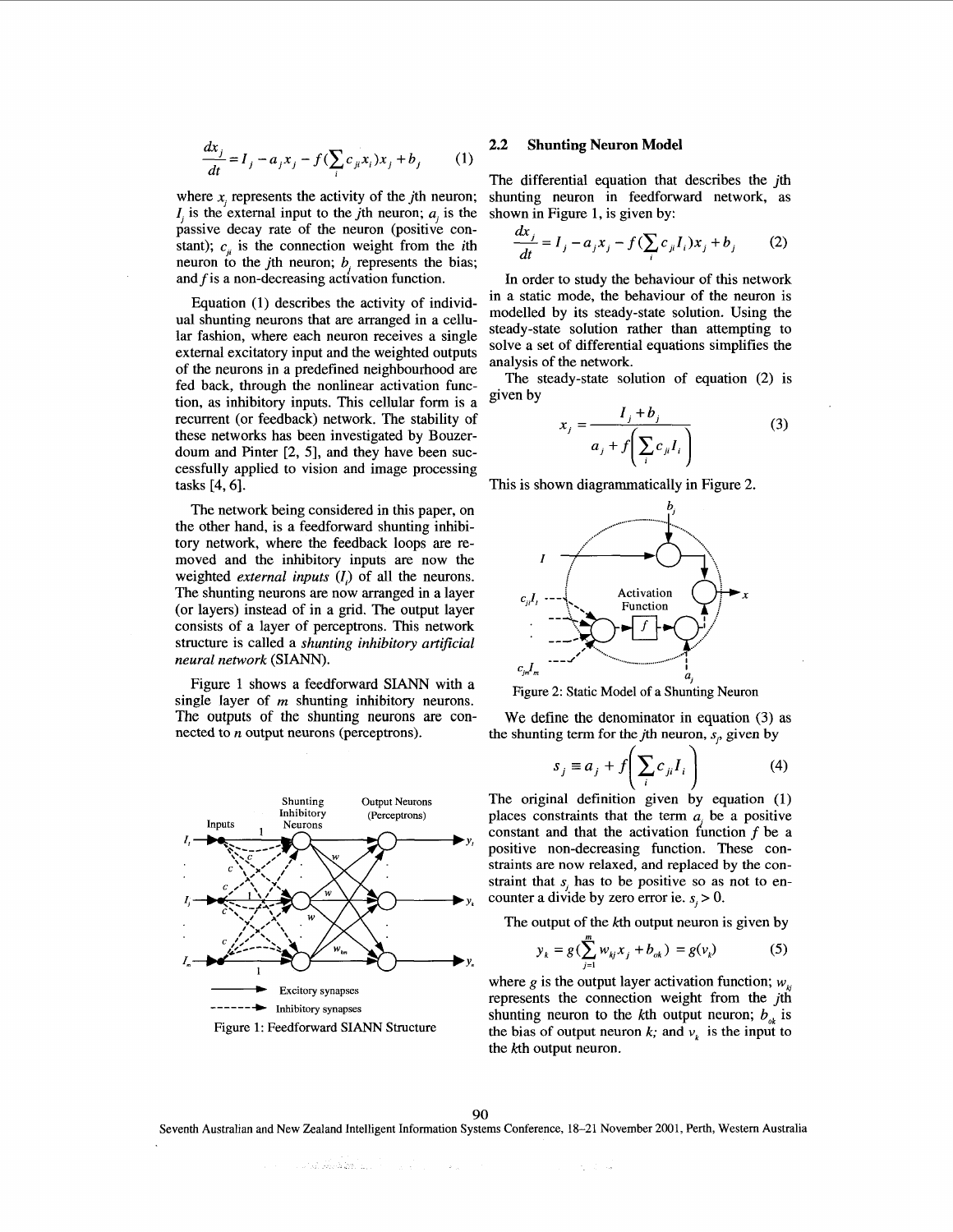inhibition, a single shunting neuron is capable of producing relatively complex decision boundaries. Figure **3** shows an example of a decision boundary of a single shunting neuron that correctly classifies the XOR problem.



Figure 3: Decision boundary of single shunting inhibitory neuron solving XOR problem

### **3 Experimental Details**

#### **3.1 Classification Problems**

Two medical diagnosis problems were used as benchmarks tests for this experiment: the Pima Indians diabetes problem and the Wisconsin breast cancer problem [7]. Both datasets were obtained from the UCI Machine Learning Repository [8]. The diabetes dataset has 768 samples with **8** real-valued inputs and two output classes. The breast cancer dataset has 699 samples with 9 integer inputs and two output classes (benign and malignant). The breast cancer data has missing values that were replaced by zeros before scaling. The diabetes dataset is said not to have any missing values, but there are a number of zero entries that appear to be simply inserted to replace missing values. The impact of these zero values will be discussed later in this paper.

Both dataset inputs have been scaled to the range -1 to 1 for the experiment. Each dataset was partitioned into three sets: the first 50% was used as the training set, the next 25% as the validation set and the last 25% as the test set.

A trained neural network should be able to correctly classify previously unseen inputs. This the same structure but with randomly initialised generalisation ability is the true test of the effectiveness of a classifier or diagnostic tool. The was trained using various training algorithms and validation set is used for early stopping so that the the results averaged over the ten networks. networks are not overtrained and are able to gen-

Due to the nonlinearity introduced by shunting eralise well. During training the network weights that result in the minimum validation set error are saved. If the validation set error is not reduced for 50 consecutive epochs, the training is stopped and the final network weights used for testing are those that resulted in the minimum validation set error. All results shown are based on the test set, which contains examples not used in the training process.

#### **3.2 Network Structures**

The datasets were used to train a number of different SIANN and MLP networks. The number of layers and number of neurons per layer were varied in order to find a pseudo-optimal structure for these problems. The inputs to a **SIANN** are fed directly into a shunting neuron (refer Figure 1). The basic SIANN structure therefore will have as many shunting neurons **as** there are inputs. Some structures tested have additional shunting neurons that are fed in with constant zero inputs (dubbed as 'interneurons'). These extra neurons appear to help in classification of complex problems. For the diabetes problem, multilayer SIANNs were also used. Each layer of shunting neurons has the same number of neurons as the previous. In both cases, the output neurons are a single perceptron since both problems have only two classes. For the diabetes problem, two-output **SIANNs** were also tried where the outputs work on a winner-take-all basis i.e. the output neuron with the largest output is the 'winning' class. The shunting layer neurons had hyperbolic tangent (tansig) activation functions for all cases, while the output layer neurons had either logarithmic (logsig) or linear activation functions.

Two **SIANN** structures were used for the breast cancer problem: 9-1 (9 shunting neurons, single perceptron output) and 10-1. For the diabetes problem, a number of structures were tried out: 8-1, 9-1, 10-1, 8-2, 10-2, 8-8-1 and 10-10-1.

For the MLPs, a number of different structures were tried with varying number of hidden layer neurons and single output neuron. Only single hidden layer networks were used for the breast cancer problem: 9-1 (9 hidden layer neurons and single output), 6-1 and 12-1. For the diabetes problem both one and two hidden layer MLPs were used: 8-1, 12-1, 6-1, 8-8-1, and 4-2-1.

For each network structure, ten networks with weights were generated. Each set of ten networks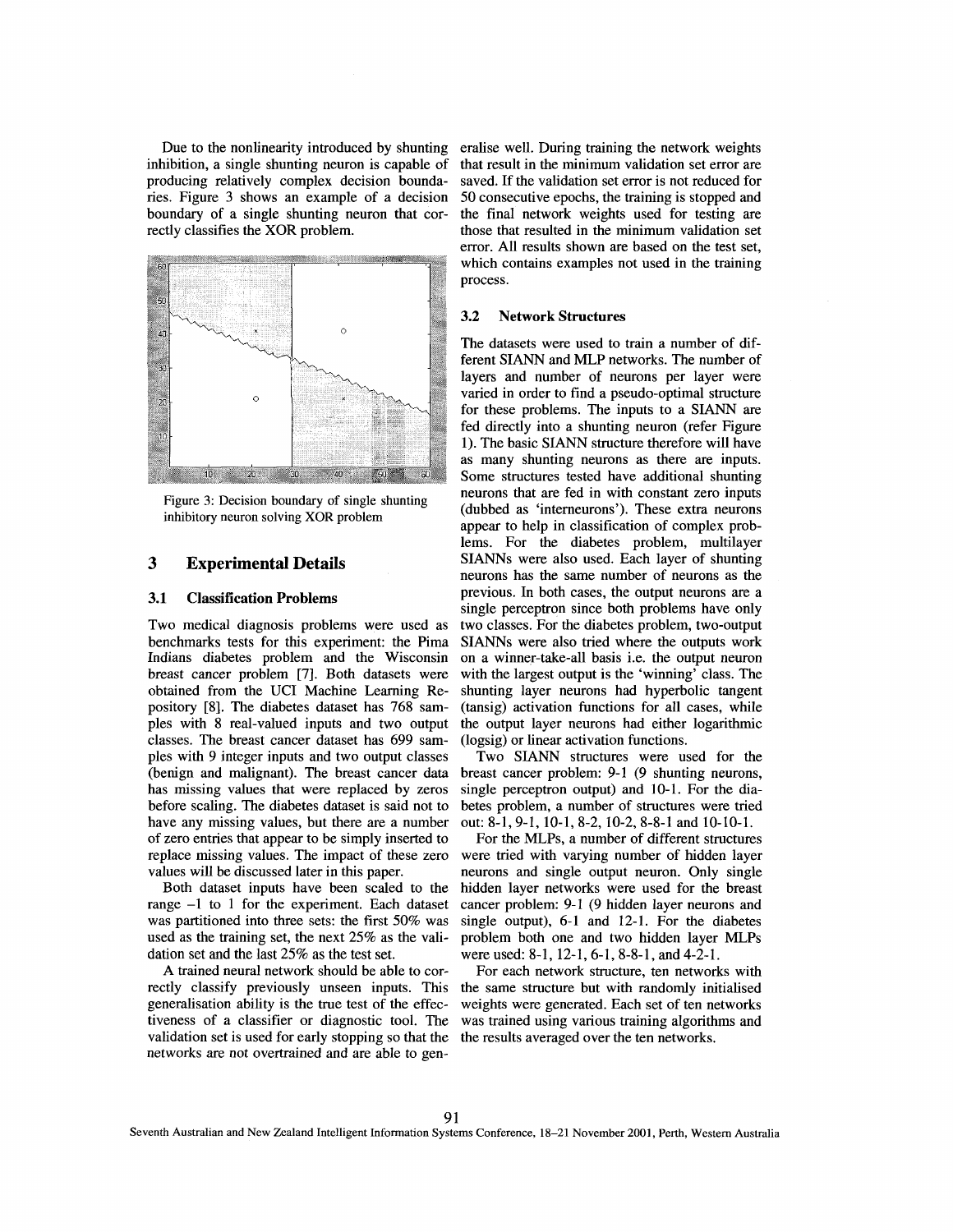derivation of gradient-based algorithms SIANNs and their application to simple classification problems such as the parity problem has been shown in earlier work [9].

For this experiment, four training algorithms were used. Two 'standard' algorithms are gradient descent with momentum and adaptive learning rate (GDA) [10] and the Levenberg-Marquadt  $(LM)$  algorithm [11]. The third algorithm is a hybrid algorithm (DS-GDA) that updates the shunting neuron weights using the GDA algorithm whereas the output (perceptron) layer weights are updated by direct solution using a linear least squares method [12].

The fourth algorithm is based on a recurrent neural network which was first proposed by Bouzerdoum and Pattison **[13]** for bound con-Neural Network (QNN) algorithm, a recursive equation is used to represent the 'recurrent neural network' that gives the optimal weight update. The derivation of this algorithm, and its application to multilayer perceptrons, are given elsewhere  $[14]$ .

When training SIANNS, the parameter  $a_i$ , has to be constrained so that the shunting term  $s_n$  as given in equation (4), always remains positive. The QNN algorithm was developed because it has the ability to incorporate such constraints while working out the optimal weight update.

#### $\overline{\mathbf{4}}$ **Results and Analysis**

#### $4.1$ **Results for Breast Cancer Diagnosis**

The breast cancer problem appears to be quite simple for the neural networks. The worst combination of structure and training algorithm had on average test set error of only 3%. Most cases had average error under 1% with a number of the runs achieving 100% test success. The SIANNs were achieving 3 to 6 runs out of 10 with no error whereas the MLPs got a maximum of 3 runs in a set achieving this. Summarised results for the best structures are shown in Table 1.

The results show that the networks can be trained fast. If the extra 50 epochs for validation stop are discounted, the effective training time is generally under 100 epochs. The only exception is the GDA algorithm, where in some runs the validation check doesn't stop training for a long time because the validation error is reduced very slowly.

alle Producti

 $\sim \eta_{\rm in} \gamma_{\rm in}$ 

**3.3 Training Algorithms Coverall, SIANNs achieved slightly better re**sults with lower average error and more networks The training algorithms developed are based on being able to achieve  $100\%$  success. The results,<br>the standard backpropagation algorithm. The being able to achieve 100% success. The results, however, depend not only on the structure of the network but the algorithm used to train them.

Table 1: Results for Breast Cancer dataset

| Traini           | Activation |                 | Runs  | Average |       | Average Test |        |  |
|------------------|------------|-----------------|-------|---------|-------|--------------|--------|--|
| ng               | functions  |                 | with  | Epochs  |       | Error        |        |  |
| Algo-            | Hid-       | Output          | no    | All     | No    | $\%$         | (std.  |  |
| rithm            | den        |                 | error | runs    | error | error        | dev.   |  |
| <b>SIANN 9-1</b> |            |                 |       |         |       |              |        |  |
| LM               |            | Tansig Logsig   | 3     | 66      | 65    | 1.02         | (0.88) |  |
| <b>GDA</b>       |            | Tansig Logsig   | 3     | 3156    | 224   | 0.40         | (0.43) |  |
| DS-              |            | Tansig Logsig   | 5     | 143     | 167   | 0.28         | (0.30) |  |
| <b>GDA</b>       |            |                 |       |         |       |              |        |  |
| DS-              |            | Tansig Linear   | 1     | 69      | 51    | 0.71         | (0.50) |  |
| <b>GDA</b>       |            |                 |       |         |       |              |        |  |
| <b>ONN</b>       |            | Tansig Logsig   | 6     | 82      | 75    | 0.23         | (0.29) |  |
| <b>MLP 9-1</b>   |            |                 |       |         |       |              |        |  |
| LM               |            | Tansig Linear   |       | 56      | 62    | 1.02         | (1.64) |  |
| <b>GDA</b>       |            | Tansig   Linear | 3     | 226     | 270   | 0.40         | (0.27) |  |
| QNN              |            | Tansig   Linear | 3     | 150     | 129   | 0.40         | (0.27) |  |

Table 2: Results for Diabetes dataset with all 8 inputs

| Traini           | Activation      |                 | Runs                    | Avg.   | Best     |                | Average Test              |  |
|------------------|-----------------|-----------------|-------------------------|--------|----------|----------------|---------------------------|--|
| ng               | functions       |                 | error                   | epochs | case     |                | Error                     |  |
| Algo-            | Hid-            | Output          | $<$ 20%                 | (all   | $%$ test | %              | (std.                     |  |
| rithm            | den             |                 |                         | runs)  | error    | error          | dev.)                     |  |
| <b>SIANN 8-1</b> |                 |                 |                         |        |          |                |                           |  |
| LM               |                 | Tansig Logsig   | 2                       | 74     | 19.27    | 21.091         | (1.26)                    |  |
| <b>GDA</b>       |                 | Tansig Logsig   | 0                       | 1207   | 20.31    | 24.84          | (6.91)                    |  |
| DS-              |                 | Tansig Logsig   | 6                       | 61     | 18.75    | 19.95          | (0.70)                    |  |
| GDA              |                 |                 |                         |        |          |                |                           |  |
| DS-              |                 | Tansig Linear   | 4                       | 54     | 18.75    | 20.10          | (0.50)                    |  |
| <b>GDA</b>       |                 |                 |                         |        |          |                |                           |  |
| QNN              |                 | Tansig Logsig   | 3                       | 120    | 19.79    |                | $\overline{21.15}$ (1.26) |  |
| <b>SIANN 8-2</b> |                 |                 |                         |        |          |                |                           |  |
| LМ               |                 | Tansig Logsig   | 5                       | 143    | 18.23    | 19.84 (0.87)   |                           |  |
| <b>GDA</b>       |                 | Tansig Logsig   | 4                       | 238    | 19.27    | 21.09          | (1.58)                    |  |
| DS-              |                 | Tansig Logsig   | 7                       | 136    | 17.71    | 20.05          | (1.86)                    |  |
| <b>GDA</b>       |                 |                 |                         |        |          |                |                           |  |
| DS-              | Tansig   Linear |                 | $\overline{\mathbf{4}}$ | 56     | 18.23    |                | $21.56$ (3.74)            |  |
| <b>GDA</b>       |                 |                 |                         |        |          |                |                           |  |
| QNN              |                 | Tansig Logsig   | $\mathbf{2}$            | 136    | 17.71    | $20.89$ (1.50) |                           |  |
| MLP 8-1          |                 |                 |                         |        |          |                |                           |  |
| <b>GDA</b>       |                 | Tansig Logsig   | 3                       | 177    | 18.75    |                | 20.52 (0.93)              |  |
| ONN              |                 | Tansig   Linear | 5                       | 171    | 19.79    | 20.62          | (1.08)                    |  |
| MLP 6-1          |                 |                 |                         |        |          |                |                           |  |
| LМ               |                 | Tansig   Linear | 3                       | 56     | 17.71    |                | $20.16$ (1.32)            |  |
|                  |                 |                 |                         |        |          |                |                           |  |

#### $4.2$ **Results for Diabetes Diagnosis**

The diabetes diagnosis problem was a lot harder for the neural networks compared to the breast cancer problem. The average test error was generally between 20% to 22%, with best case results as low as 17.7%. This compares well with previously reported results for this problem [15, 16] where the best case results were above 20%. A number of different structures were tried, but the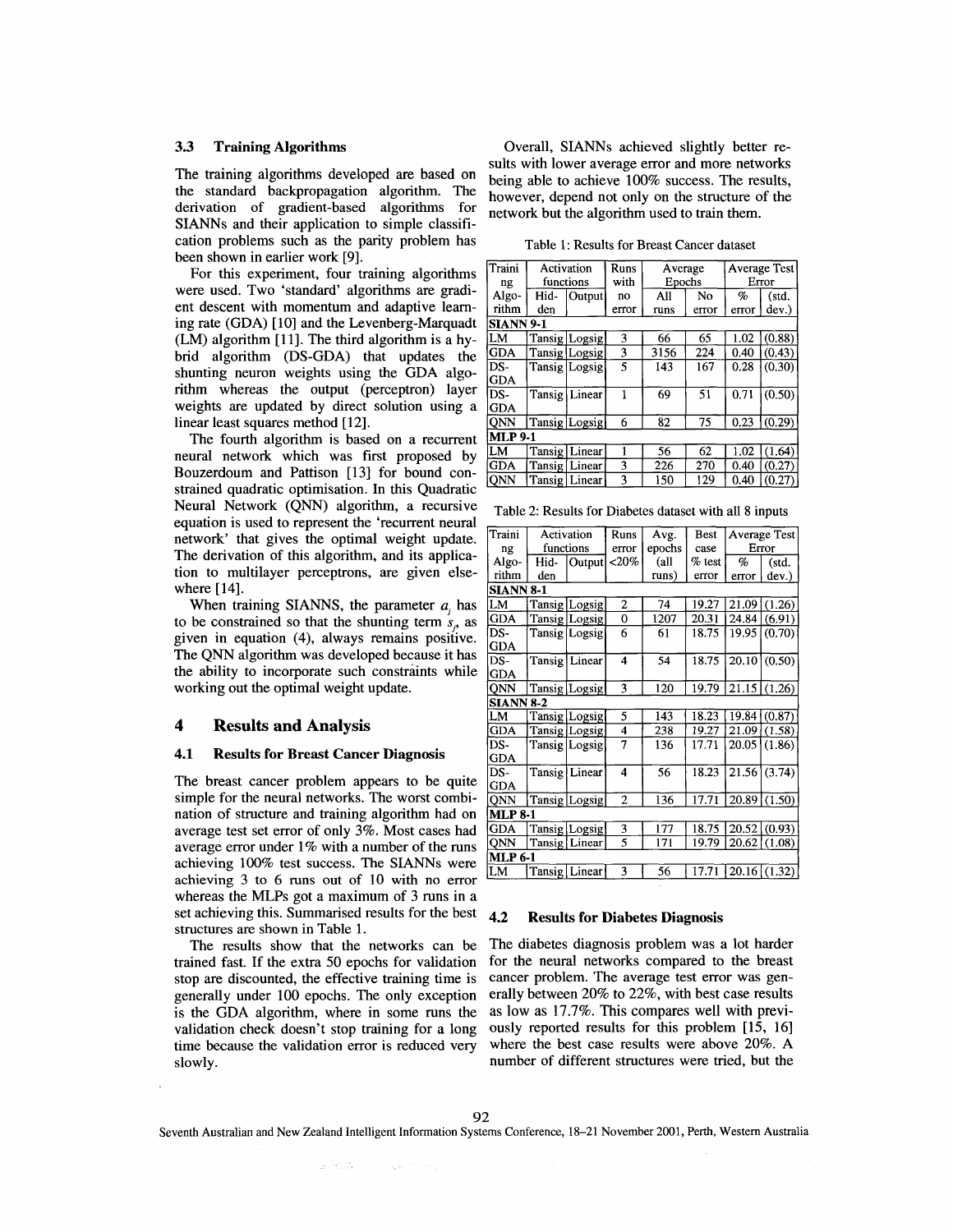results were not very different. The summarised results for the best-performing structures are given in Table 2.

From the results, it can be seen that both SIANNs and MLPs can consistently achieve about 80% success rate for diabetes prediction, from the given inputs. The difference in performance between **SIANNs** and MLPs is not significant, but the SIANNs are able to achieve slightly lower error rates overall.

#### **4.3 Modifying the Diabetes Diagnosis Problem**

The results obtained above indicate a limit to the ability of the neural networks to correctly predict the incidence of diabetes, based on the input data. The question then arose, how good is the input data? In section 2.1, it was mentioned that there are a number of spurious zero values in the data. These were left in as representative of imperfect real world data or 'noise'. However, closer inspection of the data revealed that two parameters had large proportions of nonsensical zero values. The parameter *triceps skin fold thickness (mm)*  (TSFT) had 227 out of 768 samples with a zero value, with the proper values ranging from 7 to 99. The parameter *2-hour serum insulin (mu U/ml),* (2-SI) on the other hand, with proper values ranging from 14 to 846, had 374 out of 768 samples with zero! This meant that these two parameters have approximately 30% and 50% of samples with missing values. It has been noted by Waschulzik et al [17] that this creates spurious connections between otherwise unrelated samples.

The effect of the missing values in these two parameters on the classifier performance was then investigated using two methods. In the first case, the missing values were set to the mean of the non-zero values and then the data was scaled and partitioned as before. In the second case, the two parameters concerned were eliminated totally. The neural networks were trained using only the remaining six inputs. For network structures that had been used earlier, the networks were set to the same initial conditions. These results are presented in Tables **3** and 4 respectively.

The results show changing the missing values from zero to the mean for the two input parameters TSFT and 2-SI does not significantly affect the performance of the classifiers, but neither does removing these two inputs totally. Removing them has the advantage that the same results can now be obtained using smaller networks. In fact, the best results achieved were with an 8-1 **SIANN** trained with 6 inputs (16.67% error).

| Table 3: Results for Diabetes Dataset with Missing |  |  |
|----------------------------------------------------|--|--|
| Values for TSFS and 2-SI Set to Mean Value         |  |  |

| Traini<br>ng | Activation<br>functions |                 | Runs<br>error | Avg.<br>epochs | Best<br>case | Average test<br>error |                     |  |
|--------------|-------------------------|-----------------|---------------|----------------|--------------|-----------------------|---------------------|--|
| Algo-        | Hid-                    | Output          | $< 20\%$      | (all           | $%$ test     | $\%$                  | (std.               |  |
| rithm        | den                     |                 |               | runs)          | error        | error                 | dev.                |  |
|              | <b>SIANN 8-1</b>        |                 |               |                |              |                       |                     |  |
| LМ           |                         | Tansig Logsig   |               | 82             | 19.79        |                       | $21.72 \mid (0.92)$ |  |
| <b>GDA</b>   |                         | Tansig Logsig   |               | 1175           | 19.79        | 24.69                 | (7.37)              |  |
| DS-          |                         | Tansig Logsig   | 4             | 217            | 19.27        | 20.78                 | (1.24)              |  |
| <b>GDA</b>   |                         |                 |               |                |              |                       |                     |  |
| DS-          |                         | Tansig   Linear | 4             | 54             | 18.75        | 20.57                 | (1.21)              |  |
| <b>GDA</b>   |                         |                 |               |                |              |                       |                     |  |
| <b>ONN</b>   |                         | Tansig Logsig   | 3             | 127            | 19.79        | 21.04                 | (1.05)              |  |

Table **4:** Results **for** Diabetes Dataset with TSFT **and**  2-SI Inputs Removed **(6** Inputs)

| Traini           | Activation |                  | Runs  | Avg.   | Best      |       | Average test        |  |
|------------------|------------|------------------|-------|--------|-----------|-------|---------------------|--|
| ng               | functions  |                  | error | epochs | case      | error |                     |  |
| Algo-            | Hid-       | Output $ $ < 20% |       | (all   | $\%$ test | %     | (std.               |  |
| rithm            | den        |                  |       | runs)  | error     | error | dev.)               |  |
| <b>SIANN 8-1</b> |            |                  |       |        |           |       |                     |  |
| LM               |            | Tansig Logsig    | 0     | 72     | 20.31     | 21.30 | (0.79)              |  |
| <b>GDA</b>       |            | Tansig   Logsig  | 0     | 158    | 20.31     | 26.04 | (7.85)              |  |
| DS-              |            | Tansig   Logsig  | 4     | 151    | 18.23     | 20.31 | (1.10)              |  |
| <b>GDA</b>       |            |                  |       |        |           |       |                     |  |
| DS-              |            | Tansig Linear    | 3     | 52     | 19.79     | 29.95 | (18.6)              |  |
| <b>GDA</b>       |            |                  |       |        |           |       |                     |  |
| QNN              |            | Tansig   Logsig  | 6     | 146    | 16.67     | 19.95 | (1.72)              |  |
| <b>SIANN 6-1</b> |            |                  |       |        |           |       |                     |  |
| lLМ              |            | Tansig Logsig    | 2     | 80     | 18.23     | 20.83 | (1.34)              |  |
| GDA              |            | Tansig   Logsig  | 0     | 165    | 21.88     | 26.15 | (6.70)              |  |
| DS-              |            | Tansig Logsig    | 6     | 191    | 18.75     | 19.95 | (0.89)              |  |
| <b>GDA</b>       |            |                  |       |        |           |       |                     |  |
| DS-              | Tansig     | Linear           | 4     | 70     | 18.75     | 20.36 | (0.90)              |  |
| GDA              |            |                  |       |        |           |       |                     |  |
| QNN              |            | Tansig  Logsig   | 2     | 116    | 19.27     |       | $21.41 \mid (1.31)$ |  |
| <b>MLP 6-1</b>   |            |                  |       |        |           |       |                     |  |
| LM               |            | Tansig   Logsig  | 2     | 58     | 19.27     | 20.99 | (1.30)              |  |
| <b>GDA</b>       |            | Tansig Logsig    | 0     | 202    | 20.31     | 21.67 | (1.13)              |  |
| <b>ONN</b>       |            | Tansig   Linear  | 3     | 101    | 19.27     | 20.68 | (1.04)              |  |

#### *5* **Discussion**

The results as a whole show that SIANNs are able to achieve slightly better results than MLPs in these medical diagnosis problems. The performance of the trained networks, however, depends on the structure of the network as well as the training algorithm used.

Generally, the networks trained using the GDA algorithm required a longer training time and the test results achieved were not as good, especially for the more complex diabetes problem. This is to be expected, as GDA is only a first-order algorithm. In comparison, the hybrid DS-GDA achieved the best results overall for the SIANNs.

The breast cancer problem appears to be one that can be easily handled by **SIANNs,** with almost 100% success rate. The diabetes diagnosis